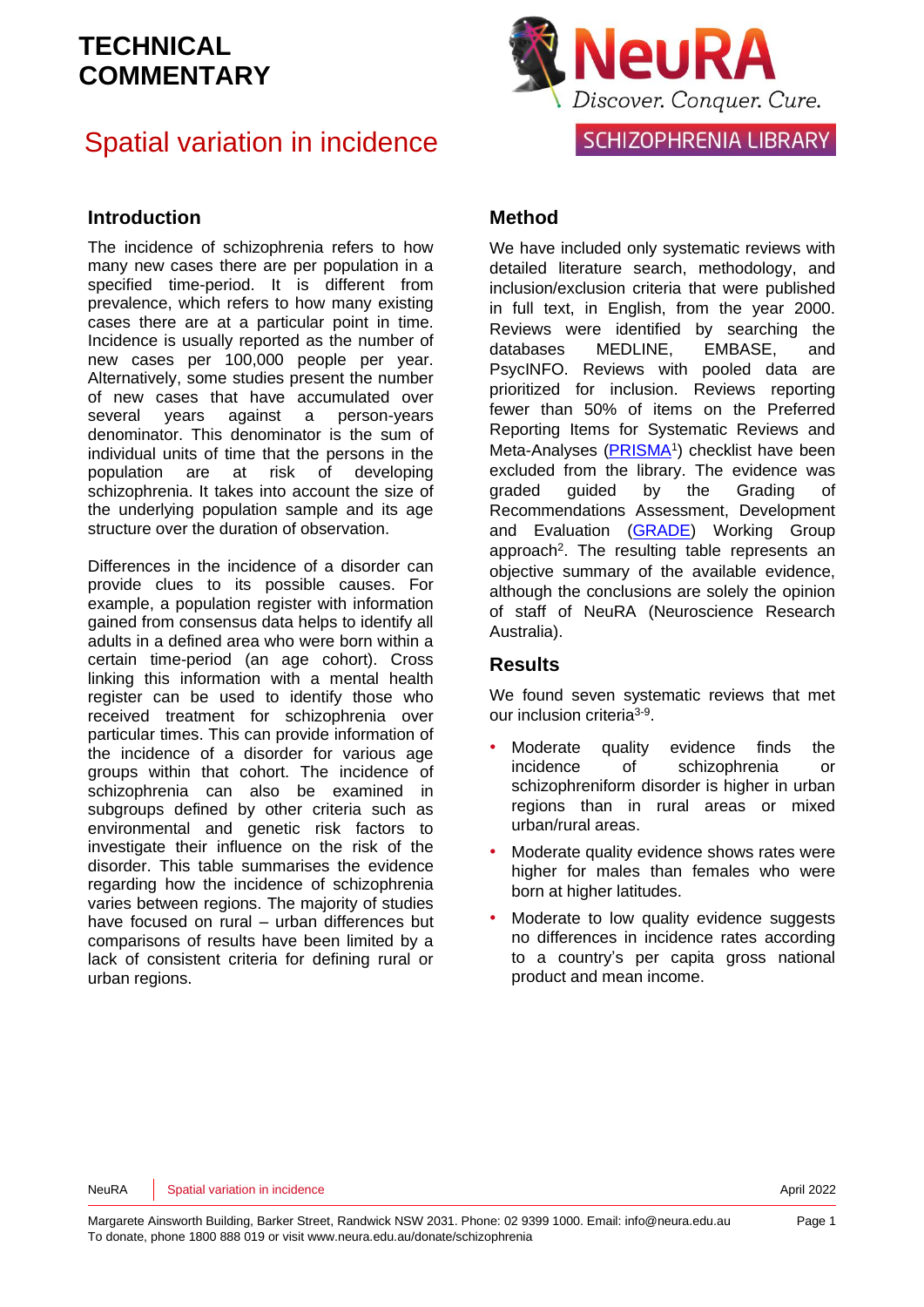# Spatial variation in incidence



SCHIZOPHRENIA LIBRARY

*Castillejos MC, Martín-Pérez C, Moreno-Küstner B*

**A systematic review and meta-analysis of the incidence of psychotic disorders: the distribution of rates and the influence of gender, urbanicity, immigration and socio-economic level**

**Psychological Medicine 2018; 48: 2101–15**

[View review abstract online](https://pubmed.ncbi.nlm.nih.gov/29467052/)

| Comparison                                                                                   | Incidence of schizophrenia in urban vs. rural populations.                                                                                                                                                                   |
|----------------------------------------------------------------------------------------------|------------------------------------------------------------------------------------------------------------------------------------------------------------------------------------------------------------------------------|
| <b>Summary of evidence</b>                                                                   | Moderate quality evidence (large sample, unable to assess<br>consistency, imprecise, direct) suggests the incidence rate of<br>schizophrenia or schizophreniform disorder is higher in urban<br>regions than in rural areas. |
| Diagnosis of schizophrenia or schizophreniform disorder                                      |                                                                                                                                                                                                                              |
| A significant increased rate of schizophrenia or schizophreniform disorder in urban regions; |                                                                                                                                                                                                                              |
| 3 population-based studies, IRR = 1.89, 95%CI 1.38 to 1.95, $p < 0.01$                       |                                                                                                                                                                                                                              |
| Consistency in results <sup>#</sup>                                                          | Unable to assess – heterogeneity measure is not reported.                                                                                                                                                                    |
| Precision in results <sup>§</sup>                                                            | Imprecise                                                                                                                                                                                                                    |

**Directness of results<sup>|</sup> | Direct** 

*Goldner EM, Hsu L, Waraich P, Somers JM*

**Prevalence and incidence studies of schizophrenic disorders: a systematic review of the literature** 

### **Canadian Journal of Psychiatry 2002; 47(9): 833-843**

[View review abstract online](http://www.ncbi.nlm.nih.gov/pubmed/12500753) 

| Comparison                 | Spatial variation in the incidence of schizophrenia.                                                                                                                       |
|----------------------------|----------------------------------------------------------------------------------------------------------------------------------------------------------------------------|
| <b>Summary of evidence</b> | Moderate quality evidence (large samples, unable to assess<br>precision or consistency, direct) indicates there is spatial<br>variation in the incidence of schizophrenia. |

NeuRA Spatial variation in incidence April 2022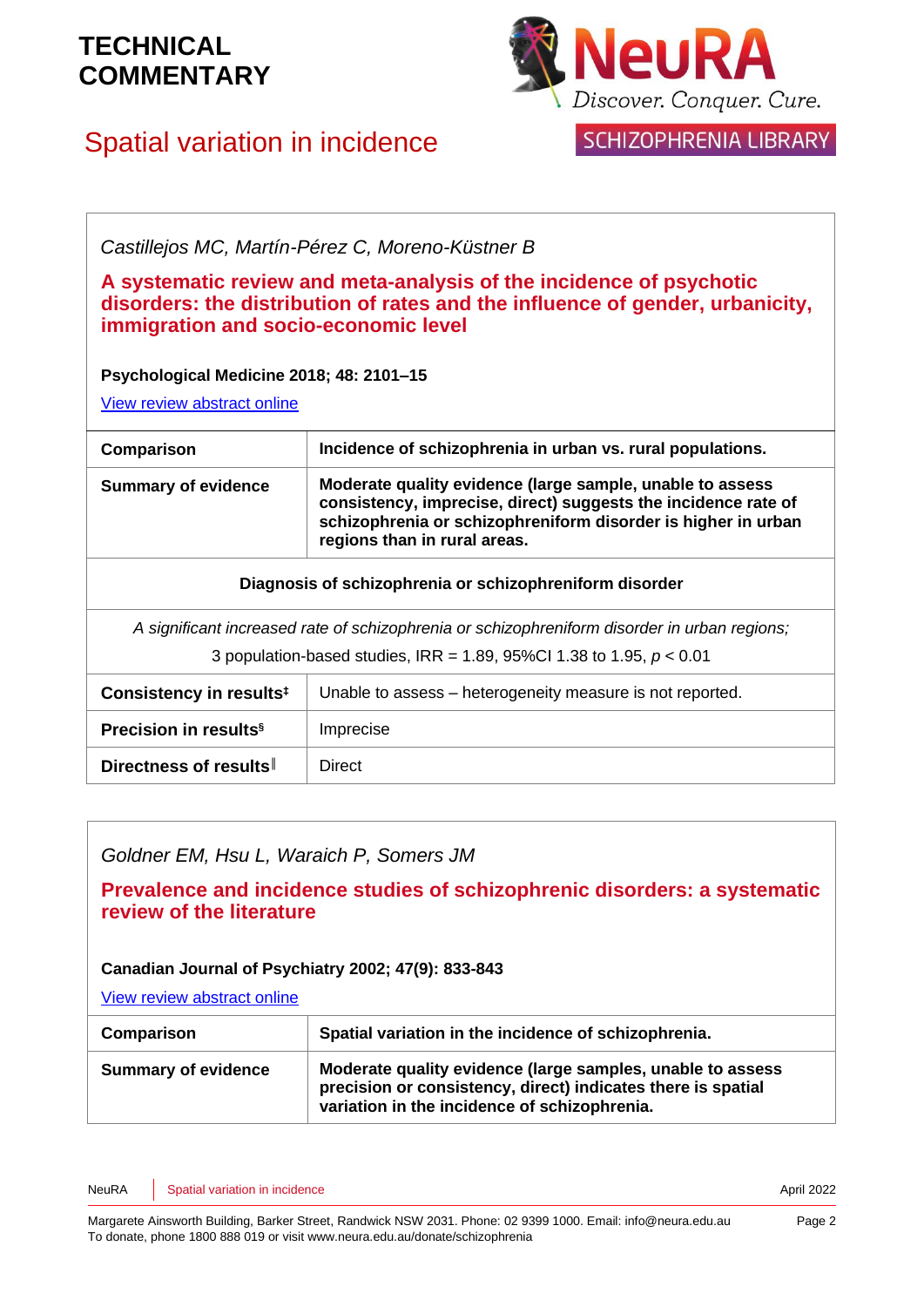# Spatial variation in incidence



## SCHIZOPHRENIA LIBRARY

| Incidence of schizophrenia diagnosed by ICD-9 or DSM-III and later criteria                              |                                                      |
|----------------------------------------------------------------------------------------------------------|------------------------------------------------------|
| 7 population-level studies                                                                               |                                                      |
| Canada: 1 study, rates using ICD diagnosis = 7.7 per 100,000, rates using $DSM = 3.6$ per<br>100.000     |                                                      |
| Spain: 1 study, rates using ICD diagnosis = $13.5$ per 100,000                                           |                                                      |
| UK: 4 studies, 3 studies using ICD and 1 study using DSM diagnosis, rates $=$ 4.8 to 22.6<br>per 100,000 |                                                      |
| US: 1 study, rates using DSM diagnosis $= 200$ per 100,000                                               |                                                      |
| <b>Consistency in results</b>                                                                            | No measure of consistency within regions is reported |
| <b>Precision in results</b>                                                                              | No measure of precision is reported                  |
| Directness of results                                                                                    | <b>Direct</b>                                        |

*Kirkbride JB, Errazuriz A, Croudace TJ, Morgan C, Jackson D, Boydell J, Murray RM, Jones PB*

### **Incidence of Schizophrenia and Other Psychoses in England, 1950–2009: A Systematic Review and Meta-Analyses**

### **PLoS One 2012; 7(3): e1660**

[View review abstract online](http://www.plosone.org/article/info:doi/10.1371/journal.pone.0031660)

| Comparison                                                                                                                                                                                     | Incidence in the UK relative to urban environment.                                                                                                                                                                                       |
|------------------------------------------------------------------------------------------------------------------------------------------------------------------------------------------------|------------------------------------------------------------------------------------------------------------------------------------------------------------------------------------------------------------------------------------------|
| <b>Summary of evidence</b>                                                                                                                                                                     | Moderate to high quality evidence (large sample, precise, unable<br>to assess consistency, direct) suggests an incidence rate of<br>15.2 per 100,000 person years, and a small effect of urbanicity<br>on increased incidence in the UK. |
| Incidence in the UK                                                                                                                                                                            |                                                                                                                                                                                                                                          |
| 15 studies, N = 2,305, pooled incidence rate = 15.2, 95%Cl 11.9 to 19.5 per 100,000 person years                                                                                               |                                                                                                                                                                                                                                          |
| Increased urbanicity was related to increased incidence: IRR1.03, 95%CI 1.01 to 1.03, $p = 0.01$                                                                                               |                                                                                                                                                                                                                                          |
| Note that authors report a similar relationship between urbanicity and increased incidence of all<br>non-affective psychoses, but not with affective psychoses or substance induced psychosis. |                                                                                                                                                                                                                                          |

**Consistency in results** | No measure of consistency within regions is reported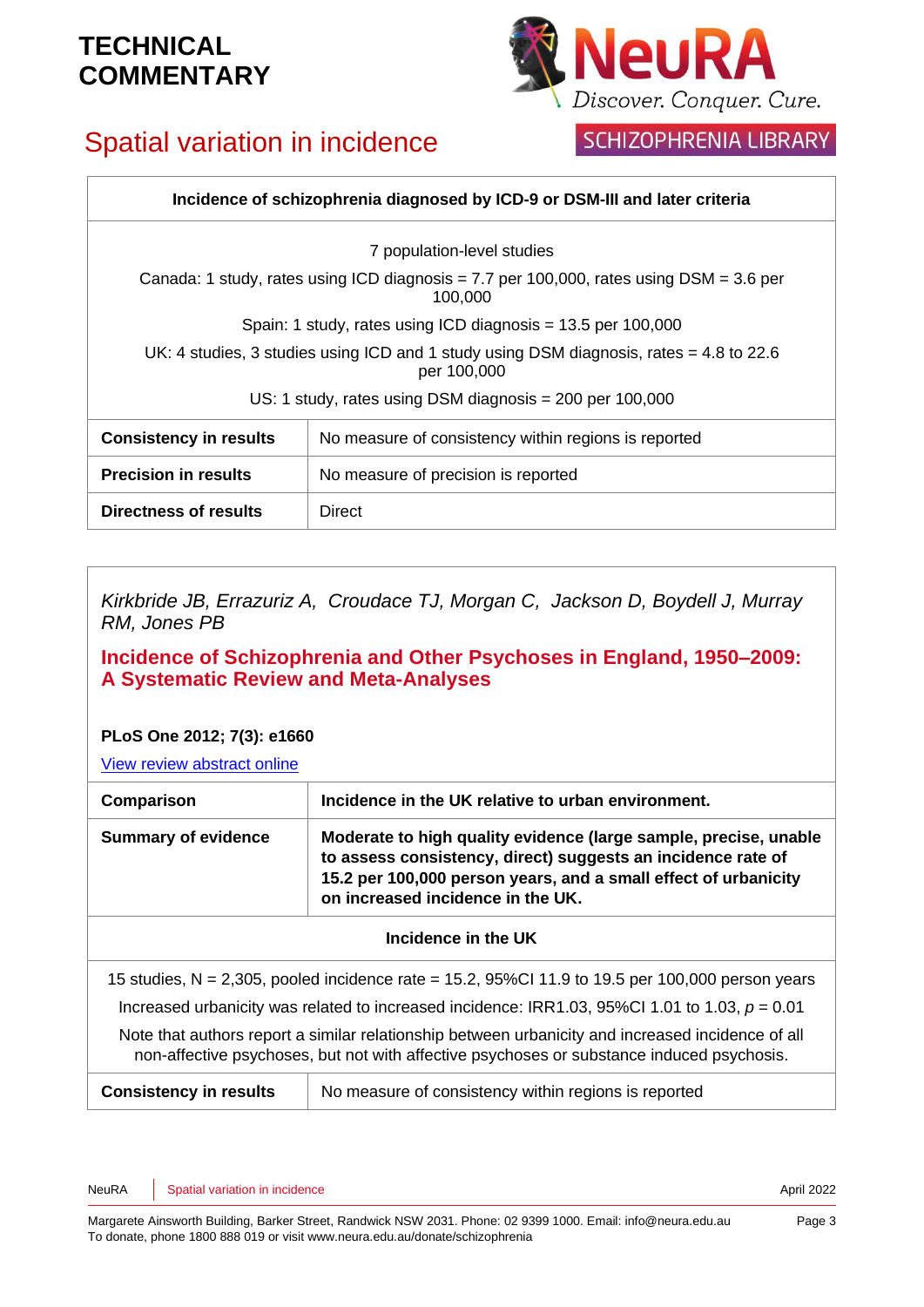

# Spatial variation in incidence

## **SCHIZOPHRENIA LIBRARY**

| <b>Precision in results</b> | Precise |
|-----------------------------|---------|
| Directness of results       | Direct  |

*March D, Hatch SL, Morgan C, Kirkbride JB, Bresnahan M, Fearon P, Susser E* **Psychosis and place Epidemiologic Reviews 2008; 30: 84-100** [View review abstract online](http://epirev.oxfordjournals.org/cgi/content/abstract/30/1/84)  **Comparison Incidence of psychosis relative to urban environment (population, city dwelling), neighbourhoods (districts, electoral wards and municipalities) in developed countries. Most studies include people with schizophrenia, some studies include all psychotic disorders. Summary of evidence Moderate quality evidence (large samples, unable to assess precision or consistency, direct) indicates an association between urban life, neighbourhood factors and incidence of psychosis, mainly schizophrenia. Incidence of schizophrenia diagnosed by ICD-9 or DSM-III and later criteria in urban regions compared to rural regions in developed countries** 20 population-level studies conducted in USA and Western Europe Authors state that the evidence indicates an association between urban life and rates of psychosis; in most studies, urbanicity is associated with an approximately two-fold increase in risk, with associations indicating a risk increase as high as fourfold in early-onset cases. Urbanicity does not seem attributable to drift and selection or service utilization. **Incidence of schizophrenia diagnosed by ICD-9 or DSM-III in neighbourhood regions compared to rural regions in developed countries** 24 population-level studies conducted in USA and Western Europe Authors state that a number of studies reported spatial variation in psychoses at the neighbourhood level. Drift and selection cannot be ruled out conclusively as an explanation. Socioeconomic deprivation of neighbourhoods may be an increased risk and levels of social capital and ethnic density may decrease risk. **Consistency in results** | No measure of consistency within regions is reported

NeuRA Spatial variation in incidence April 2022 **April 2022**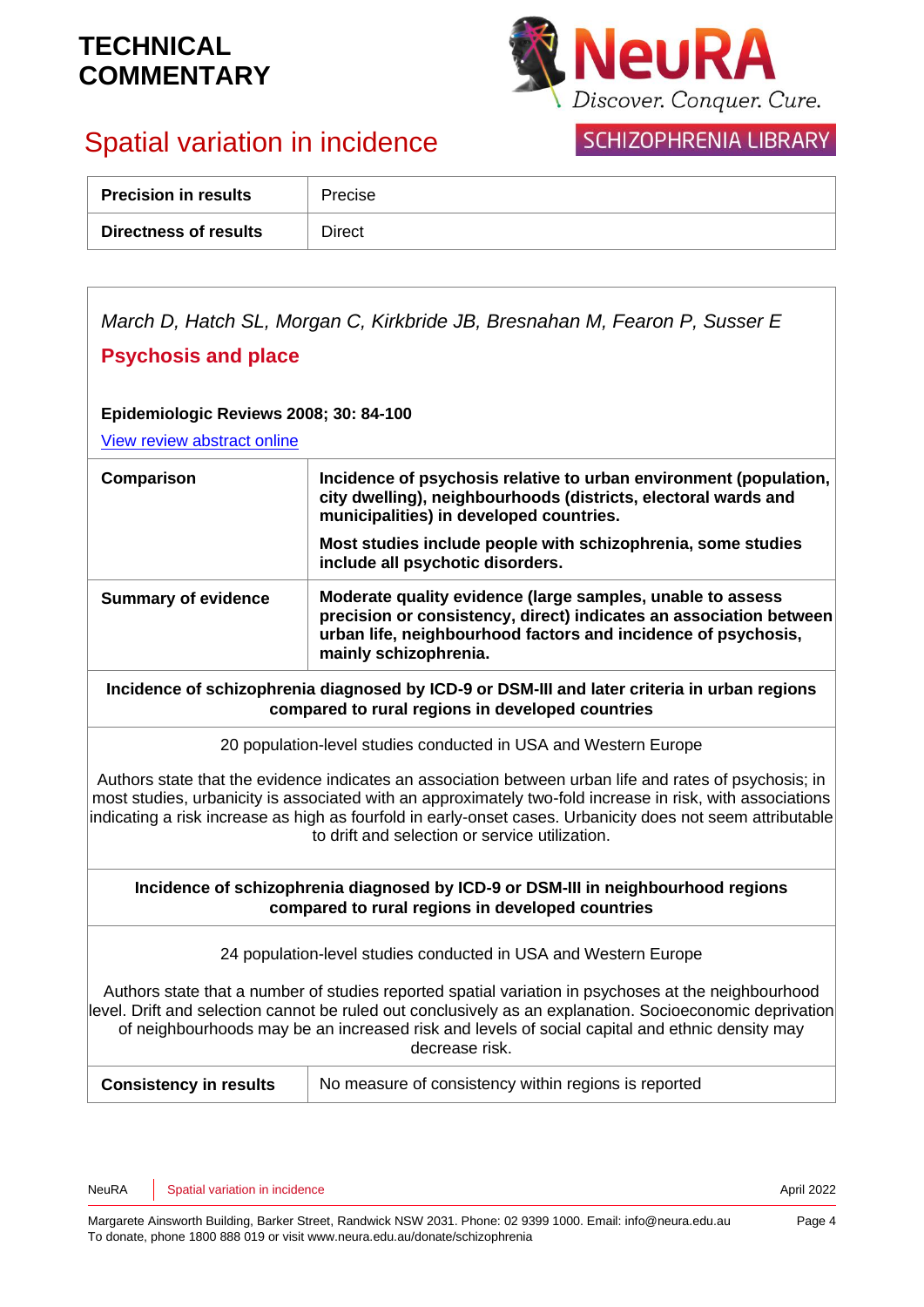

# Spatial variation in incidence

## SCHIZOPHRENIA LIBRARY

| <b>Precision in results</b> | No measure of precision is reported |
|-----------------------------|-------------------------------------|
| Directness of results       | Direct                              |

| McGrath J, Saha S, Welham J, El Saadi O, MacCauley C, Chant D<br>A systematic review of the incidence of schizophrenia: the distribution of<br>rates and the influence of sex, urbanicity, migrant status and methodology<br><b>BMC Medicine 2004; 2: 13</b> |                                                                                                                                                                                                                                |  |
|--------------------------------------------------------------------------------------------------------------------------------------------------------------------------------------------------------------------------------------------------------------|--------------------------------------------------------------------------------------------------------------------------------------------------------------------------------------------------------------------------------|--|
| Comparison                                                                                                                                                                                                                                                   | View review abstract online<br>Distribution rates of the incidence of schizophrenia with influence                                                                                                                             |  |
|                                                                                                                                                                                                                                                              | of urbanicity.                                                                                                                                                                                                                 |  |
| <b>Summary of evidence</b>                                                                                                                                                                                                                                   | Moderate quality evidence (large samples, unable to assess<br>precision or consistency, direct) indicates the incidence of<br>schizophrenia is higher in those living in urban regions compared<br>to mixed urban/rural areas. |  |
| Differences in incidence rates via any diagnostic criteria for urban vs. rural and mixed<br>urban/rural place of residence                                                                                                                                   |                                                                                                                                                                                                                                |  |
|                                                                                                                                                                                                                                                              | 68 population-level studies conducted worldwide                                                                                                                                                                                |  |
| Significantly increased incidence of schizophrenia for those living in urban regions compared to mixed<br>urban/rural regions:                                                                                                                               |                                                                                                                                                                                                                                |  |
| Difference in harmonic means; $F_{1,50} = 6.06$ , $p = 0.02$                                                                                                                                                                                                 |                                                                                                                                                                                                                                |  |
| Heterogeneity explored via differences in study quality, case identification, diagnostic criteria, age-<br>standardized vs. raw rates and year of first intake. Only year of first intake showed significant variability<br>across studies.                  |                                                                                                                                                                                                                                |  |
| <b>Consistency in results</b>                                                                                                                                                                                                                                | No measure of consistency within regions is reported                                                                                                                                                                           |  |
| <b>Precision in results</b>                                                                                                                                                                                                                                  | No measure of precision is reported                                                                                                                                                                                            |  |
| <b>Directness of results</b>                                                                                                                                                                                                                                 | <b>Direct</b>                                                                                                                                                                                                                  |  |

*Saha S, Chant DC, Welham JL, McGrath JJ*

**The incidence and prevalence of schizophrenia varies with latitude**

NeuRA Spatial variation in incidence April 2022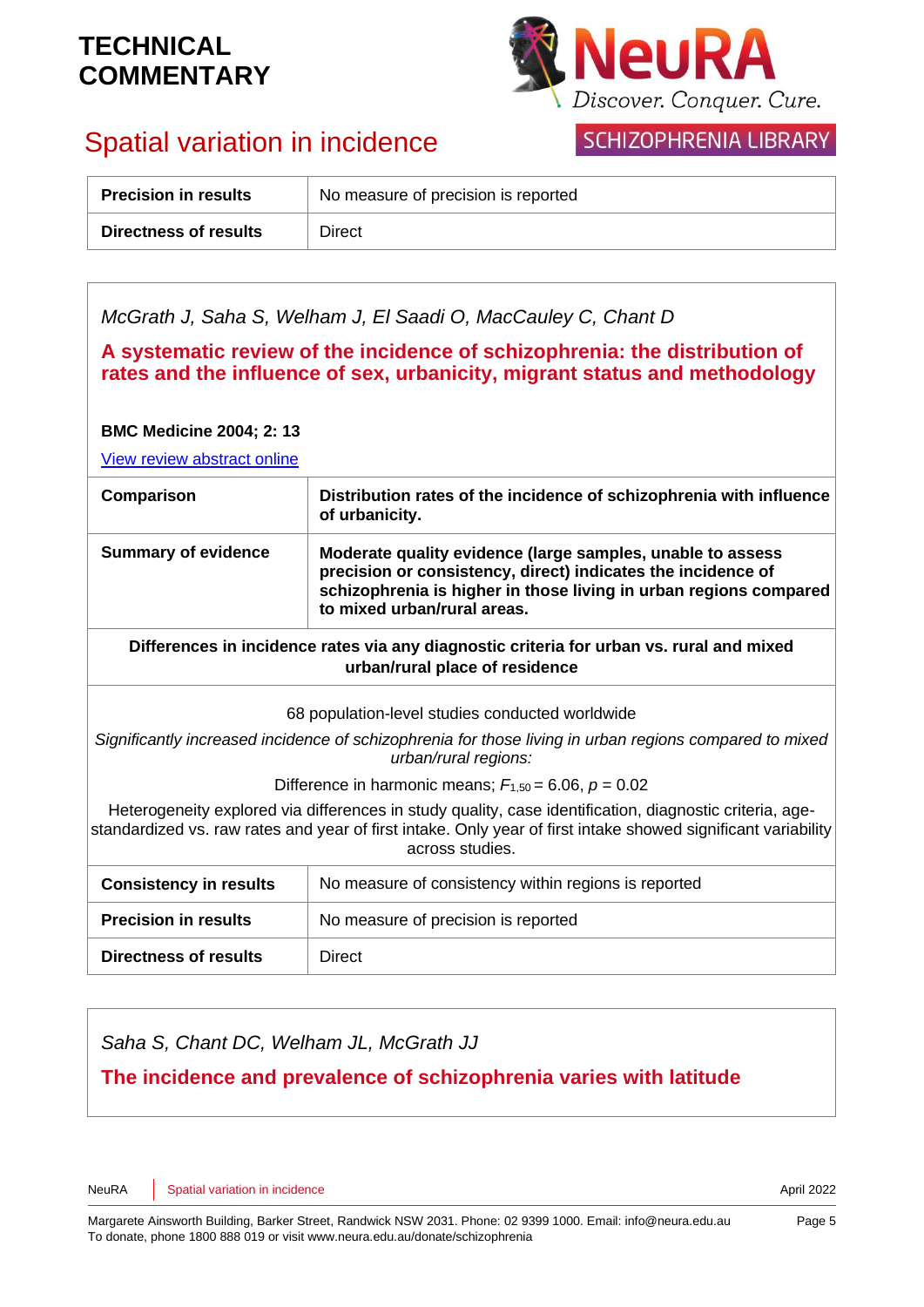



## SCHIZOPHRENIA LIBRARY

| Acta Psychiatrica Scandinavica 2006; 114 (1): 36-39                                                                                                                                                                                                                                                                                                           |                                                                                                                                                                                                                                   |
|---------------------------------------------------------------------------------------------------------------------------------------------------------------------------------------------------------------------------------------------------------------------------------------------------------------------------------------------------------------|-----------------------------------------------------------------------------------------------------------------------------------------------------------------------------------------------------------------------------------|
| View review abstract online                                                                                                                                                                                                                                                                                                                                   |                                                                                                                                                                                                                                   |
| Comparison                                                                                                                                                                                                                                                                                                                                                    | Association of the incidence of schizophrenia by latitude. Based<br>on absolute latitude; low = $0$ to 30°, medium = 30 to 60° and high =<br>$>60^\circ$ .                                                                        |
| <b>Summary of evidence</b>                                                                                                                                                                                                                                                                                                                                    | Moderate quality evidence (large samples, unable to assess<br>precision or consistency, direct) suggests increased incidence of<br>schizophrenia for males who were born at higher latitudes, with<br>no differences for females. |
|                                                                                                                                                                                                                                                                                                                                                               | Relationship between latitude and incidence of schizophrenia via any diagnostic criteria                                                                                                                                          |
|                                                                                                                                                                                                                                                                                                                                                               | 68 population-level studies conducted worldwide                                                                                                                                                                                   |
| Low latitude countries = Barbados, Brazil, India, Pakistan, Singapore, Trinidad & Tobago<br>Medium latitude countries = Canada, China, Croatia, Denmark, France, Germany, Ireland, Italy,<br>Jamaica, Japan, New Zealand, Spain, Sweden, the Netherlands, UK &, USA<br>High latitude countries = Canada, Finland, Greenland, Iceland, Norway, Russia & Sweden |                                                                                                                                                                                                                                   |
|                                                                                                                                                                                                                                                                                                                                                               | No difference in incidence rates (log-transformed harmonic means) for all persons;                                                                                                                                                |
|                                                                                                                                                                                                                                                                                                                                                               | $F_{2,79} = 0.37, p = 0.69$                                                                                                                                                                                                       |
| For all persons, incidence rates (adjusted for normality and within study clustering):<br>8 low latitude studies adjusted harmonic mean: 13.6, 95%Cl 8.0 to 22.9<br>36 medium latitude studies adjusted harmonic mean: 15.1, 95%Cl 11.4 to19.9<br>10 high latitude studies adjusted harmonic mean: 18.8, 95%CI 10.9 to 32.4                                   |                                                                                                                                                                                                                                   |
|                                                                                                                                                                                                                                                                                                                                                               | Significantly higher incidence rates (log-transformed harmonic means) for males in higher latitudes;                                                                                                                              |
| $F_{2.55} = 3.56$ , $p = 0.04$                                                                                                                                                                                                                                                                                                                                |                                                                                                                                                                                                                                   |
| For males, incidence rates (adjusted for normality and within study clustering):<br>3 low latitude countries adjusted harmonic mean: 11.9, 95%Cl 7.7 to18.4<br>22 medium latitude countries adjusted harmonic mean: 17.6 95%CI 13.0 to 23.9<br>7 high latitude countries adjusted harmonic mean: 27.6 95%Cl 15.9 to 47.7                                      |                                                                                                                                                                                                                                   |
| No difference between in incidence rates (log-transformed harmonic means) for females;                                                                                                                                                                                                                                                                        |                                                                                                                                                                                                                                   |
| $F_{2.48} = 2.92, p = 0.06$                                                                                                                                                                                                                                                                                                                                   |                                                                                                                                                                                                                                   |
| For females, incidence rates (adjusted for normality and within study clustering):<br>3 Low latitude countries adjusted harmonic mean: 8.4, 95%Cl 4.8 to 14.8<br>19 medium latitude countries adjusted harmonic mean: 12.8, 95%Cl 9.1 to 17.8<br>7 high latitude countries adjusted harmonic mean: 22.6, 95%Cl 12.8 to 39.8                                   |                                                                                                                                                                                                                                   |
| <b>Consistency in results</b>                                                                                                                                                                                                                                                                                                                                 | No measure of consistency within regions is reported                                                                                                                                                                              |
|                                                                                                                                                                                                                                                                                                                                                               |                                                                                                                                                                                                                                   |

NeuRA Spatial variation in incidence April 2022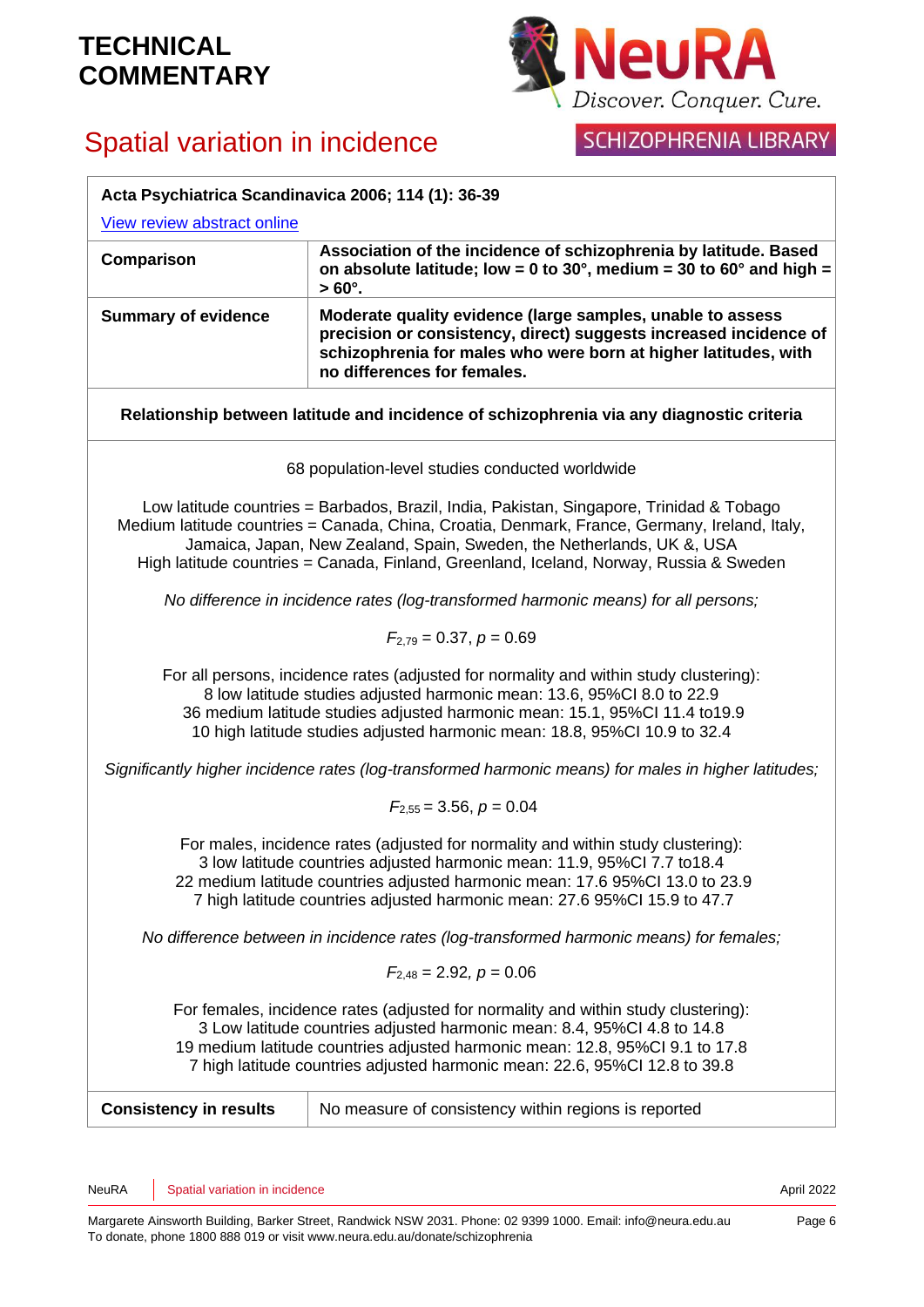

# Spatial variation in incidence

## SCHIZOPHRENIA LIBRARY

| <b>Precision in results</b> | Unable to assess (harmonic means) |
|-----------------------------|-----------------------------------|
| Directness of results       | Direct                            |

| Saha S, Welham J, Chant D, McGrath J                                                                                                                                                                                                                                                                                    |                                                                                                                                                                                                                                                 |  |
|-------------------------------------------------------------------------------------------------------------------------------------------------------------------------------------------------------------------------------------------------------------------------------------------------------------------------|-------------------------------------------------------------------------------------------------------------------------------------------------------------------------------------------------------------------------------------------------|--|
| Incidence of schizophrenia does not vary with economic status of the<br>country. Evidence from a systematic review                                                                                                                                                                                                      |                                                                                                                                                                                                                                                 |  |
| Soc Psychiatry Psychiatr Epidemiol 2006; 41: 338-340<br>View review abstract online                                                                                                                                                                                                                                     |                                                                                                                                                                                                                                                 |  |
| Comparison                                                                                                                                                                                                                                                                                                              | Distribution rates of the incidence of schizophrenia with influence<br>of socioeconomic status of countries.                                                                                                                                    |  |
| <b>Summary of evidence</b>                                                                                                                                                                                                                                                                                              | Moderate to low quality evidence (large samples, unable to assess<br>consistency or precision, indirect) suggests no association<br>between level of per capita gross national product and mean<br>income and incidence rates of schizophrenia. |  |
| Differences in incidence rates for developed vs. emerging vs. least developed countries                                                                                                                                                                                                                                 |                                                                                                                                                                                                                                                 |  |
| 52 population-level studies                                                                                                                                                                                                                                                                                             |                                                                                                                                                                                                                                                 |  |
| Approximated measure of socioeconomic status, using per capita gross national product of the study<br>site and World Bank definitions of mean income: < US\$2,995 per annum = least developed, US\$2,995<br>to $9266$ = emerging economy, $>$ US\$9,266 = developed.                                                    |                                                                                                                                                                                                                                                 |  |
| There was no significant difference in incidence rates between groups;                                                                                                                                                                                                                                                  |                                                                                                                                                                                                                                                 |  |
|                                                                                                                                                                                                                                                                                                                         | $F_{2.52} = 0.20, p = 0.82$                                                                                                                                                                                                                     |  |
| The median (and 10 to 90% quantiles) incidence rates per 100,000 persons for least developed<br>countries $(3 \text{ studies}) = 20.0 (0.4 \text{ to } 35.0)$ , emerging economies $(9 \text{ studies}) = 11.0 (5.0 \text{ to } 26.0)$ and<br>developed countries $(42 \text{ studies}) = 16.0 (8.0 \text{ to } 48.0).$ |                                                                                                                                                                                                                                                 |  |
| When developing countries' incidence rates were compared to emerging and least developed<br>countries' incidence rates combined, there was also no significant group difference.                                                                                                                                        |                                                                                                                                                                                                                                                 |  |
| <b>Consistency in results</b>                                                                                                                                                                                                                                                                                           | No measure of consistency within regions is reported                                                                                                                                                                                            |  |
| <b>Precision in results</b>                                                                                                                                                                                                                                                                                             | Unable to assess (quantiles)                                                                                                                                                                                                                    |  |
| Directness of results                                                                                                                                                                                                                                                                                                   | Direct measure of incidence, indirect measure of individual<br>socioeconomic status                                                                                                                                                             |  |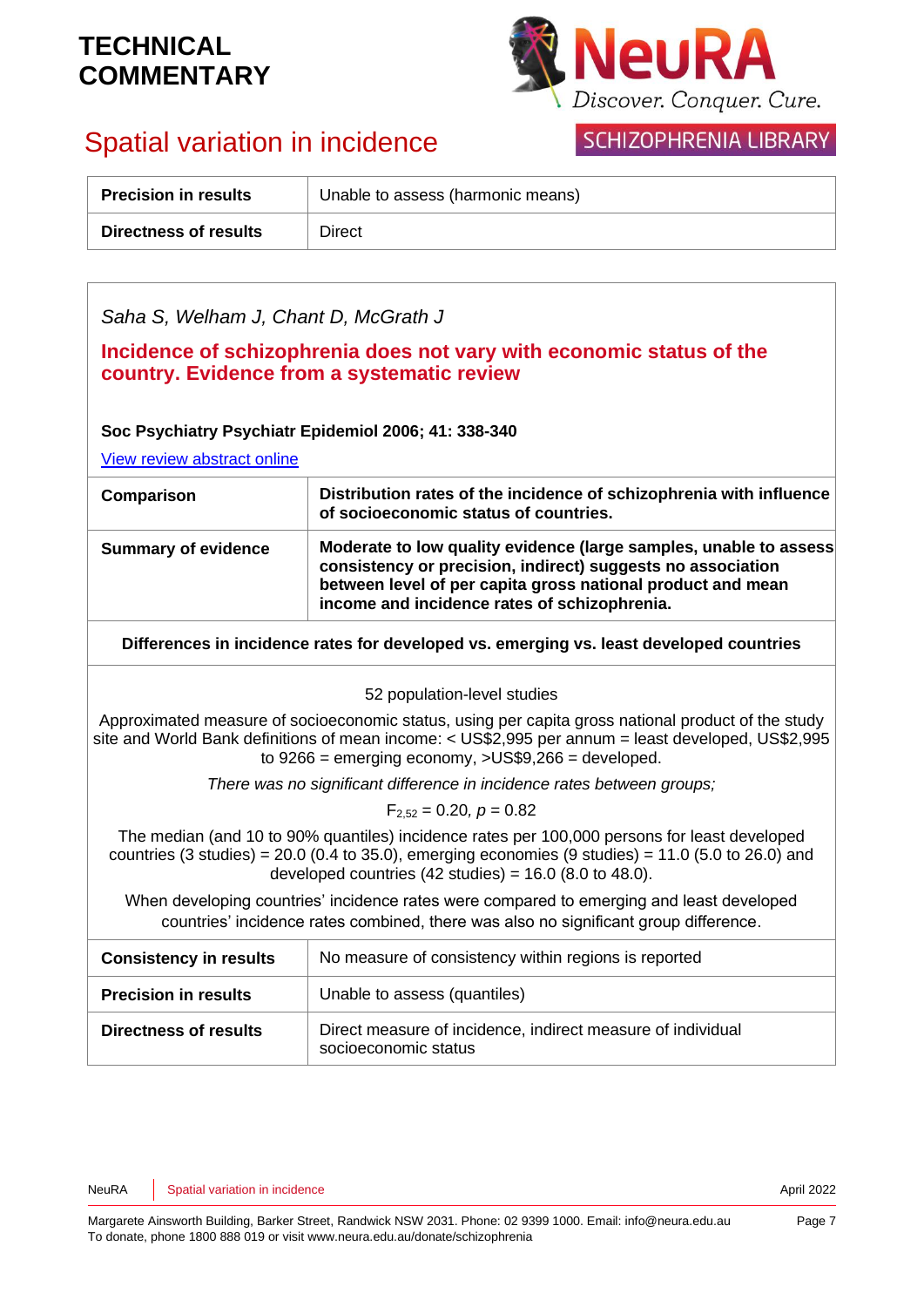# Spatial variation in incidence



SCHIZOPHRENIA LIBRARY

### Explanation of acronyms

CI = confidence interval, DSM = Diagnostic and Statistical Manual, *F* = one-way ANOVA F-test for difference in means, ICD = International Classification of Diseases, IRR = incidence rate ratio,  $p =$ statistical probability of obtaining that result ( $p < 0.05$  generally regarded as significant), vs. = versus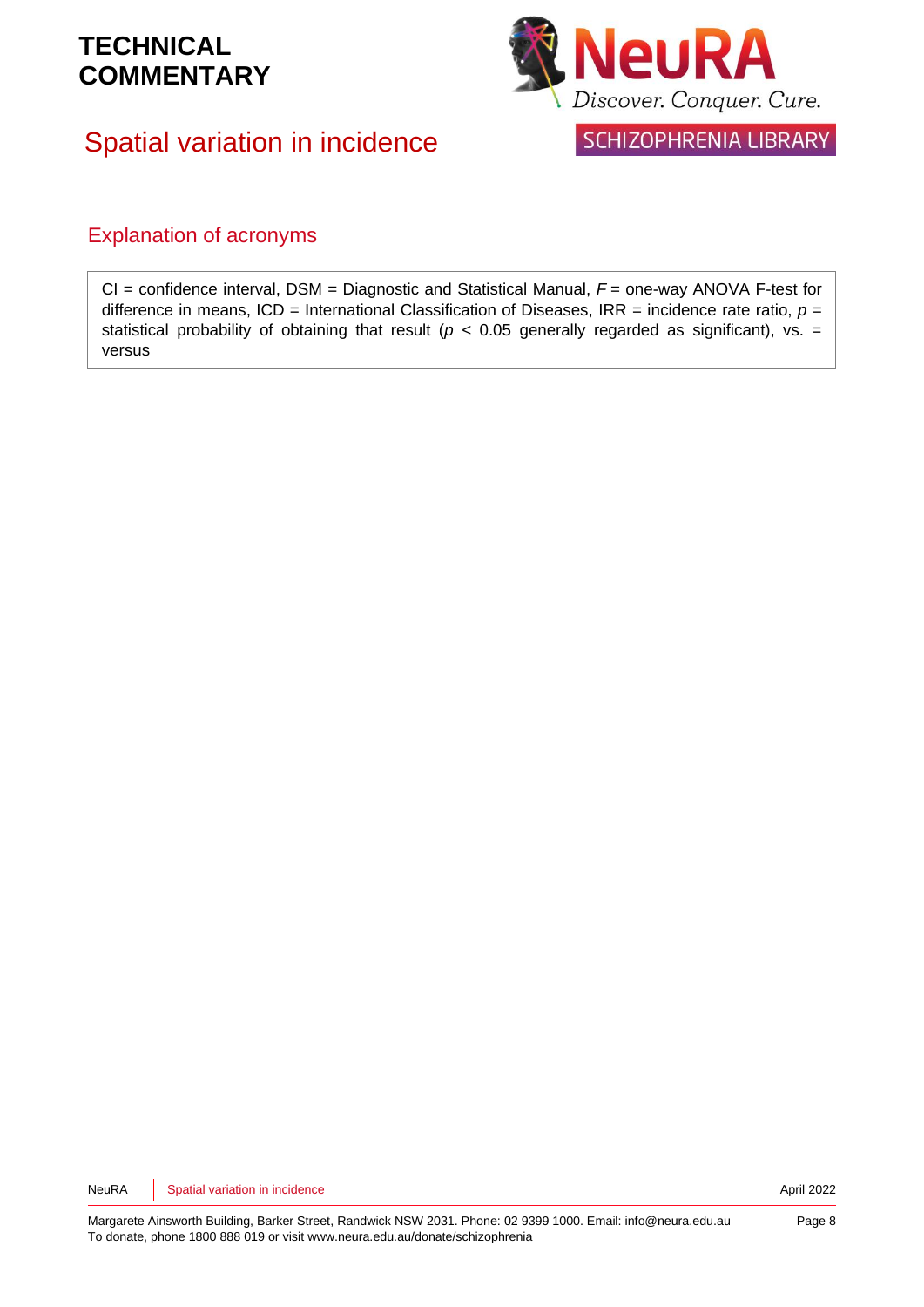# Spatial variation in incidence

## Explanation of technical terms

- \* Bias has the potential to affect reviews of both RCT and observational studies. Forms of bias include; reporting bias – selective reporting of results; publication bias - trials that are not formally published tend to show less effect than published trials, further if there are statistically significant differences between groups in a trial, these trial results tend to get published before those of trials without significant differences; language bias – only including English language reports; funding bias - source of funding for the primary research with selective reporting of results within primary studies; outcome variable selection bias; database bias - including reports from some databases and not others; citation bias - preferential citation of authors. Trials can also be subject to bias when evaluators are not blind to treatment condition and selection bias of participants if trial samples are small<sup>[10](#page-10-3)</sup>.
- † Different effect measures are reported by different reviews.

Weighted mean difference scores refer to mean differences between treatment and comparison groups after treatment (or occasionally pre to post treatment) and in a randomised trial there is an assumption that both groups are comparable on this measure prior to treatment. Standardised mean differences are divided by the pooled standard deviation (or the standard deviation of one group when groups are homogenous) that allows results from different scales to be combined and compared. Each study's mean difference is then given a weighting depending on the size of the sample and the variability in the data. 0.2 represents a small effect, 0.5 a medium effect, and 0.8 and over represents a large treatment effect $10$ .



### SCHIZOPHRENIA LIBRARY

Odds ratio (OR) or relative risk (RR) refers to the probability of a reduction  $($   $<$  1) or an increase  $(> 1)$  in a particular outcome in the treatment group relative to the comparison group. For example, a RR of 0.75 translates to a reduction in risk of an outcome of 25% relative to those not receiving the treatment. Conversely, an RR of 1.25 translates to an increased risk of 25% relative to those not receiving treatment or not having been exposed to a certain risk factor. An RR or OR of 1.00 means there is no difference between groups. A medium effect is considered if RR > 2 or < 0.5 and a large effect if RR > 5 or < 0.2<sup>[11](#page-10-4)</sup>. InOR stands for logarithmic OR where a lnOR of 0 shows no difference between groups.

Correlation coefficients (eg, r) indicate the strength of association or relationship between variables. They are an indication of prediction, but do not confirm causality due to possible and often unforseen confounding variables. An r of 0.10 represents a weak association, 0.25 a medium association and 0.40 and over represents a strong association. Unstandardised (*b*) regression coefficients indicate the average change in the dependent variable associated with a 1 unit change in the dependent variable, statistically controlling for the other independent variables. Standardised regression coefficients represent the change being in units of standard deviations to allow comparison across different scales.

Prevalence refers to how many existing cases there are at a particular point in time. Incidence refers to how many new cases there are per population in a specified time period. Incidence is usually reported as the number of new cases per 100,000 people per year. Alternatively some studies present the number of new cases that have accumulated over several years against a person-years denominator. This denominator is the sum of individual units of time that the persons in the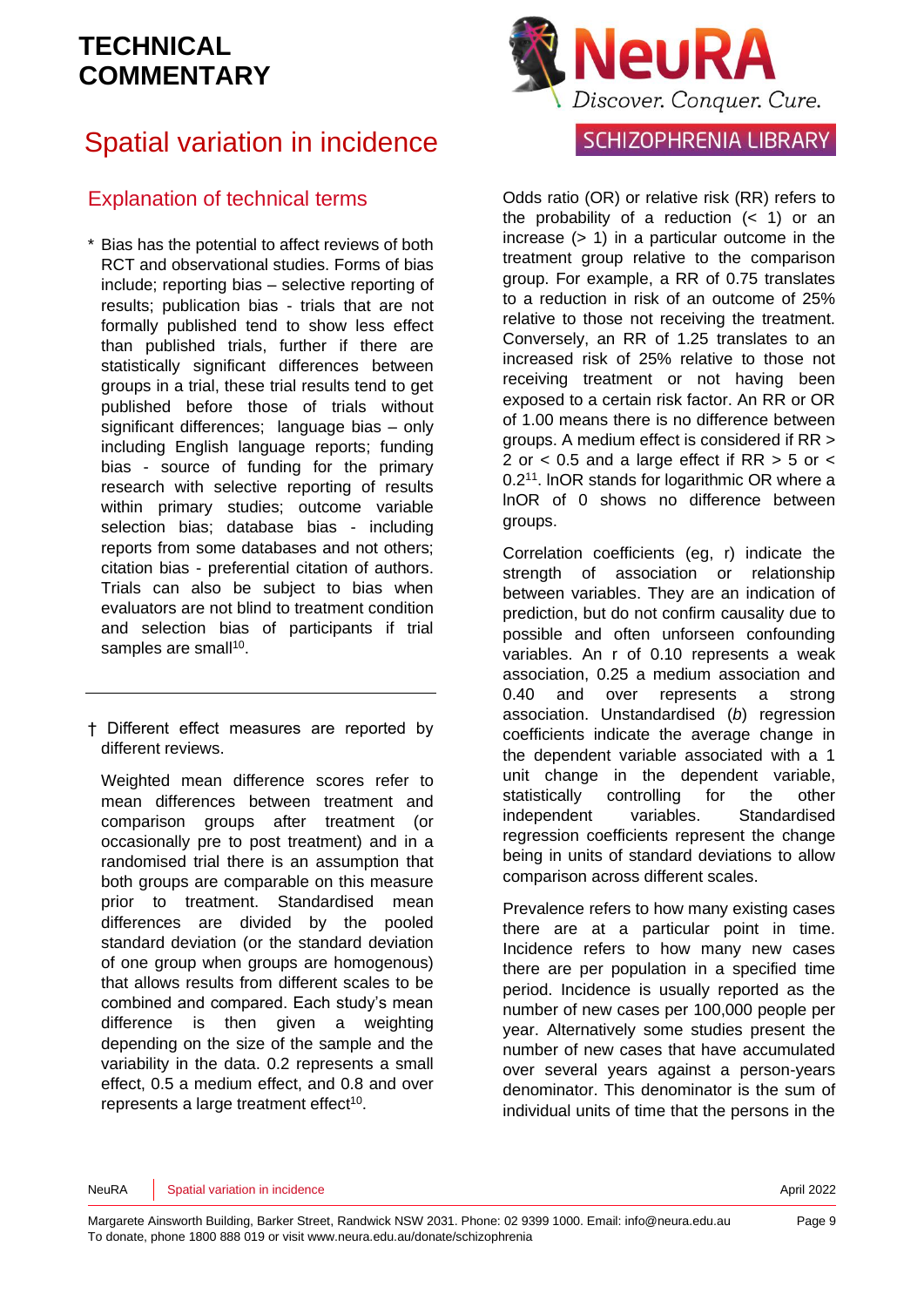# Spatial variation in incidence

population are at risk of becoming a case. It takes into account the size of the underlying population sample and its age structure over the duration of observation.

Reliability and validity refers to how accurate the instrument is. Sensitivity is the proportion of actual positives that are correctly identified (100% sensitivity = correct identification of all actual positives) and specificity is the proportion of negatives that are correctly identified  $(100\%$  specificity = not identifying anyone as positive if they are truly not).

‡ Inconsistency refers to differing estimates of treatment effect across studies (i.e. heterogeneity or variability in results) which is not explained by subgroup analyses and therefore reduces confidence in the effect estimate. I<sup>2</sup> is the percentage of the variability in effect estimates that is due to heterogeneity rather than sampling error (chance) - 0% to 40%: heterogeneity might not be important, 30% to 60%: may represent moderate heterogeneity, 50% to 90%: may represent substantial heterogeneity and 75% to 100%: considerable heterogeneity. I² can be calculated from Q (chi-square) for the test of heterogeneity with the following formula;

$$
l^2 = \left(\frac{Q - df}{Q}\right) \times 100\%
$$

§ Imprecision refers to wide confidence intervals indicating a lack of confidence in the effect estimate. Based on GRADE recommendations, a result for continuous data (standardised mean differences, not weighted mean differences) is considered imprecise if the upper or lower confidence limit crosses an effect size of 0.5 in either direction, and for binary and correlation data, an effect size of 0.25. GRADE also recommends downgrading the evidence when



## SCHIZOPHRENIA LIBRARY

sample size is smaller than 300 (for binary data) and 400 (for continuous data), although for some topics, this criteria should be relaxed<sup>[12](#page-10-5)</sup>.

║ Indirectness of comparison occurs when a comparison of intervention A versus B is not available but A was compared with C and B was compared with C that allows indirect comparisons of the magnitude of effect of A versus B. Indirectness of population, comparator and or outcome can also occur when the available evidence regarding a particular population, intervention, comparator, or outcome is not available so is inferred from available evidence. These inferred treatment effect sizes are of lower quality than those gained from head-to-head comparisons of A and B.

NeuRA Spatial variation in incidence April 2022 **April 2022**